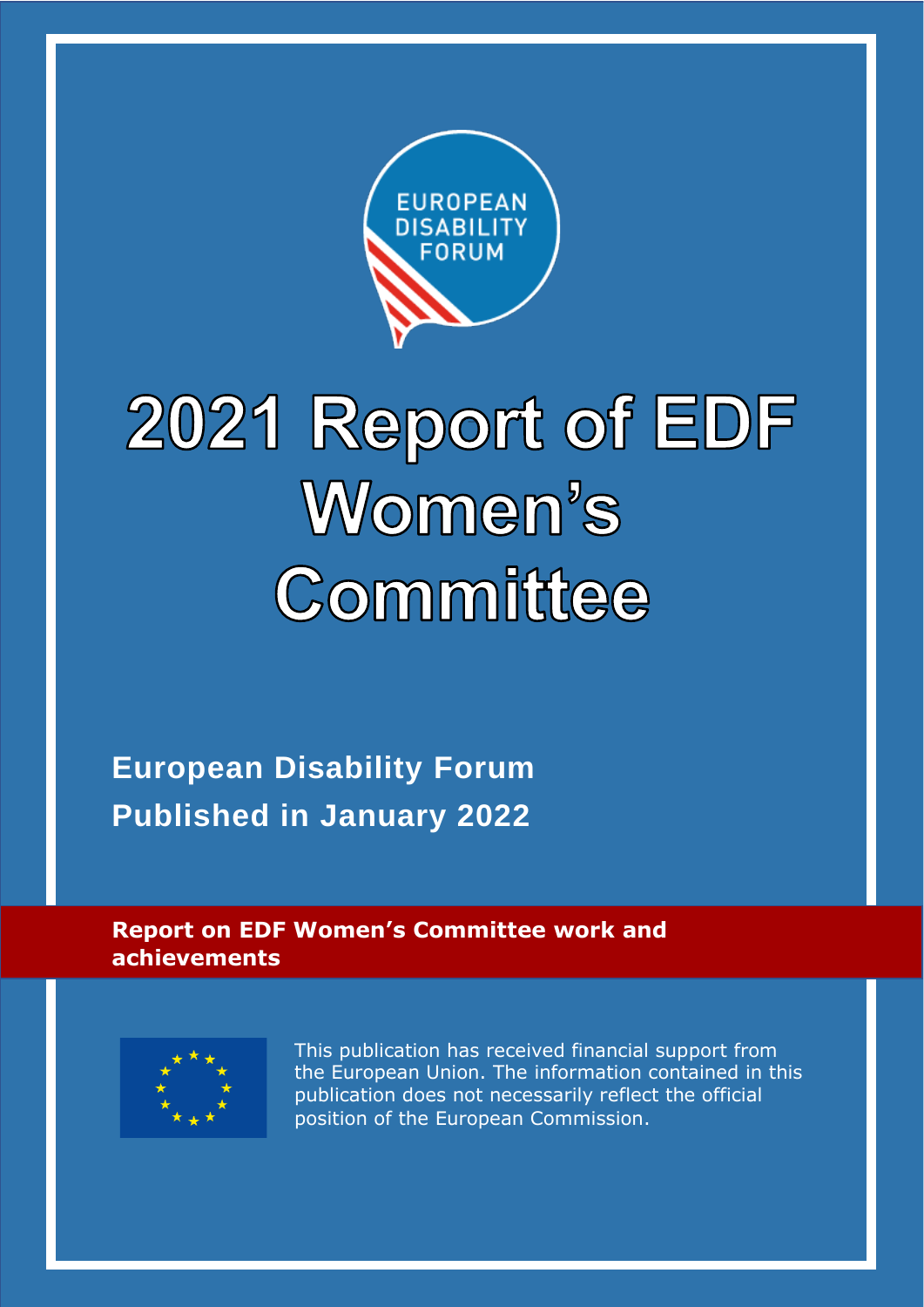# <span id="page-1-0"></span>**Table of Contents**

| Action area 1 - gender mainstreaming in EU disability policies  4          |
|----------------------------------------------------------------------------|
| Action area 2 - mainstreaming disability in EU gender equality policies. 5 |
| Action area 3 - combating violence against women and girls with            |
| Action area 4 - advancing the human rights of women and girls with         |
| Action area 5 - Women's Committee position papers, statements and          |
| Action area 6 - monitoring international human rights treaties relevant    |
|                                                                            |
|                                                                            |
|                                                                            |
| Annex 1: participation in external events and meetings 11                  |
| Annex 2: main challenges and success reported by Committee's members       |
|                                                                            |
|                                                                            |
|                                                                            |

# <span id="page-1-1"></span>**Introduction**

In January 2021, EDF Women's Committee adopted its action points for 2021, following its workplan for 2019-2021.

The Committee communicates and works essentially by e-mail. Meetings continued to take place online due to the COVID-19 pandemic.

This report gives an overview of the activities undertaken by the Committee in 2021 in accordance with its workplan and 2021 action points.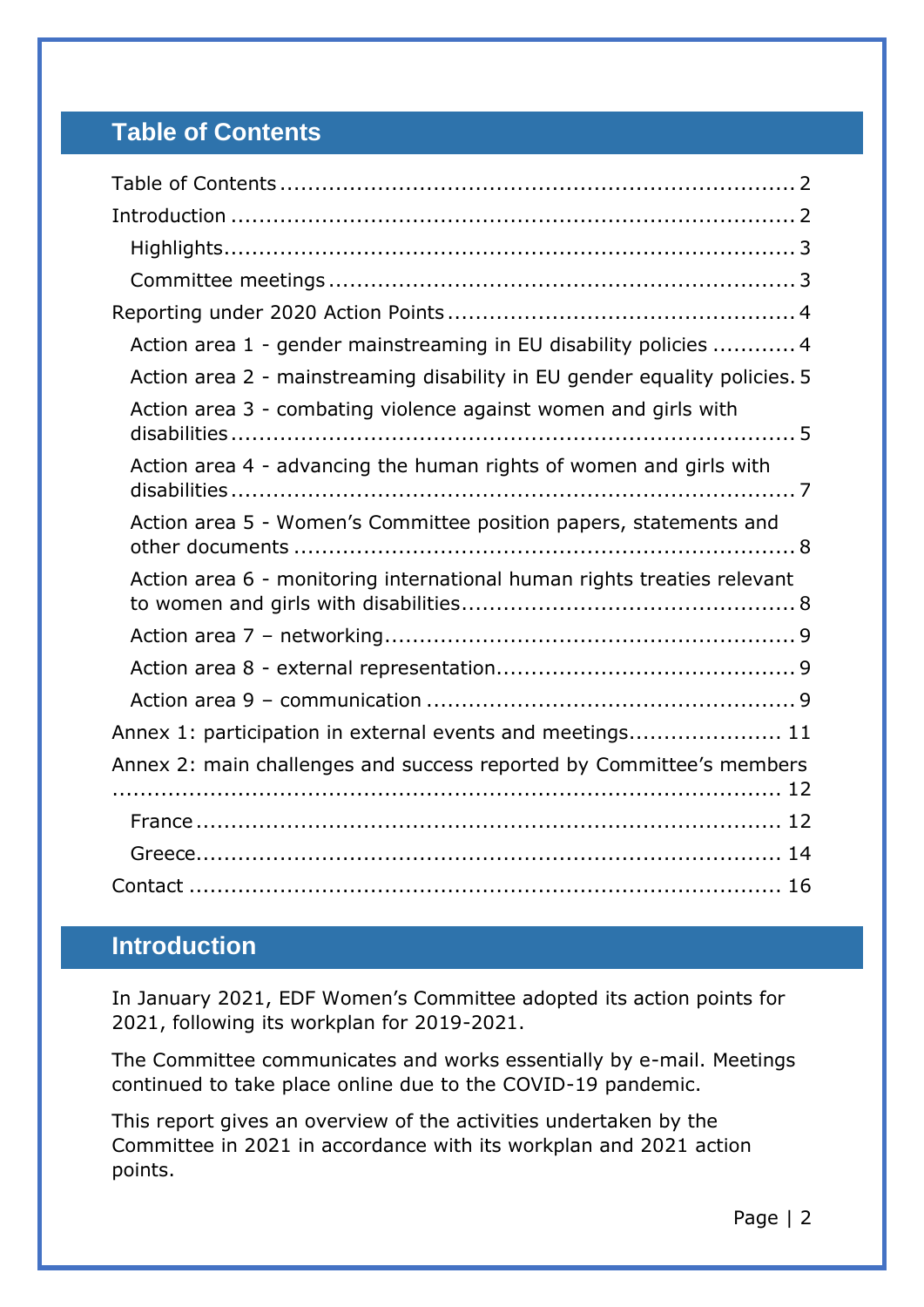#### <span id="page-2-0"></span>**Highlights**

- 2 online meetings of the Committee in May and December 2021
- Organisations of 3 webinars in relation to the rights of women and girls with disabilities:
	- o [Webinar on the use of CRPD and CEDAW Optional Protocols to](https://www.edf-feph.org/events-slug/edf-ida-workshop-on-using-the-un-optional-protocols-to-defend-the-rights-of-women-and-girls-with-disabilities/)  [protect the rights of women and girls with disabilities](https://www.edf-feph.org/events-slug/edf-ida-workshop-on-using-the-un-optional-protocols-to-defend-the-rights-of-women-and-girls-with-disabilities/) (with IDA)
	- o [Webinar "Feminists with disabilities take the floor"](https://www.edf-feph.org/feminists-with-disabilities-take-the-floor-at-the-generation-equality-forum/) as shadow event in the Generation Equality Forum (with IDA and Women Enabled)
	- o [Webinar on women and girls with disabilities in the face of](https://www.edf-feph.org/events-slug/cermi-womens-foundation-european-disability-forum-webinar-on-women-and-girls-with-disabilities-in-the-face-of-trafficking-and-sexual-exploitation/)  [trafficking and sexual exploitation](https://www.edf-feph.org/events-slug/cermi-womens-foundation-european-disability-forum-webinar-on-women-and-girls-with-disabilities-in-the-face-of-trafficking-and-sexual-exploitation/) (with CERMI Women's Foundation)
- [Position paper](https://www.edf-feph.org/edf-position-paper-on-violence-against-women-and-girls-with-disabilities/) on violence against women and girls with disabilities in the European Union and **EDF** statement on the International Day for the Elimination of Violence against Women
- Submissions to consultations of the European Commission on violence against women, Council of Europe's Group of Experts on Action against Violence against Women and Domestic Violence (GREVIO) on its General Recommendation on the topic of digital component on violence against women, the Special Rapporteur on Health on sexual and reproductive health and rights and UN Women on its Disability Marker Initiative
- Creation of a [webpage on CEDAW, with countries up for review and](https://www.edf-feph.org/cedaw/)  [resources to contribute](https://www.edf-feph.org/cedaw/) and update of the [guide for organisations of](https://www.edf-feph.org/content/uploads/2021/02/The-United-Nations-CEDAW-Committee-guide-for-DPO-for-upload.pdf)  [persons with disabilities on engaging with the CEDAW Committee](https://www.edf-feph.org/content/uploads/2021/02/The-United-Nations-CEDAW-Committee-guide-for-DPO-for-upload.pdf)
- Support 4 EDF members with the review of their countries (Denmark, Hungary, Italy and Sweden) by the UN Committee on the Elimination of Discrimination Against Women
- Participation of members in 6 external events
- 10 EDF Women's Voice newsletters sent to 242 subscribers

#### <span id="page-2-1"></span>**Committee meetings**

Two meetings of the Committee took place via Zoom on 10<sup>th</sup> of May and 1<sup>st</sup> of December. Captioning and Sign language interpretations was provided to the members.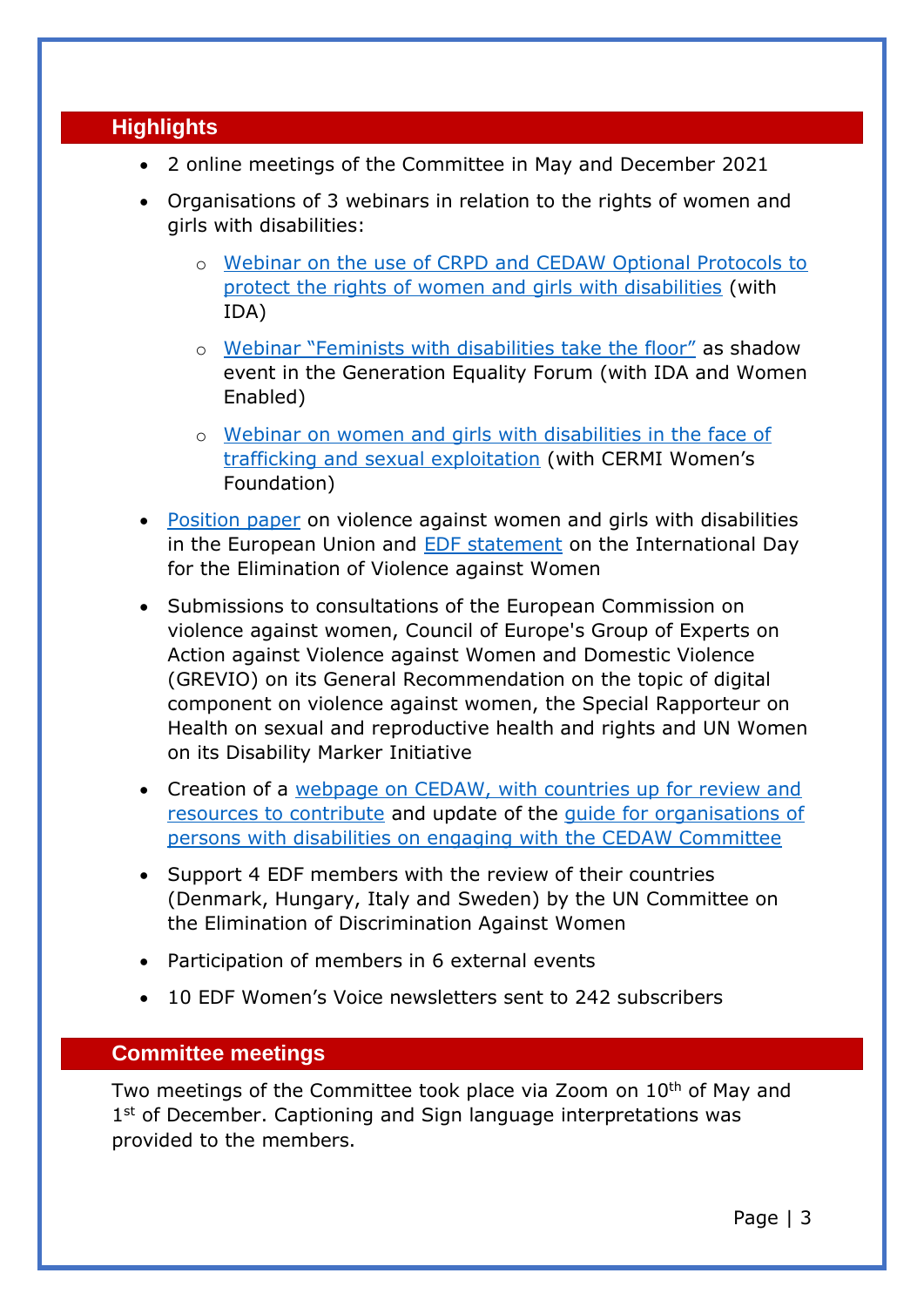

#### **Photo 1 Screenshot from the Women's Committee meeting in May 2021**

In both meetings, a representative of the European Women's Lobby (EWL) was invited to give an update of the work of EWL.



#### **Photo 2 PowerPoint presentations from EWL**

# <span id="page-3-0"></span>**Reporting under 2020 Action Points**

#### <span id="page-3-1"></span>**Action area 1 - gender mainstreaming in EU disability policies**

The European Disability Strategy for 2021-2030 was adopted in March 2021. The Committee published a [reaction on the gender perspective in](https://www.edf-feph.org/inclusion-of-women-and-girls-with-disabilities-in-the-new-eu-disability-rights-strategy/)  [the strategy](https://www.edf-feph.org/inclusion-of-women-and-girls-with-disabilities-in-the-new-eu-disability-rights-strategy/) (also in the [Women's Voice newsletter of March](https://us9.campaign-archive.com/?u=865a5bbea1086c57a41cc876d&id=bf540335fa)).

Members of the Committee actively participated in events related to the rights of persons with disabilities to bring the perspective of women and girls with disabilities. For example, on the 15<sup>th</sup> of November Ana Pelaez spoke about the legal capacity of women with disabilities in a hearing on "The right to make decisions: Progressing Legal Capacity for persons with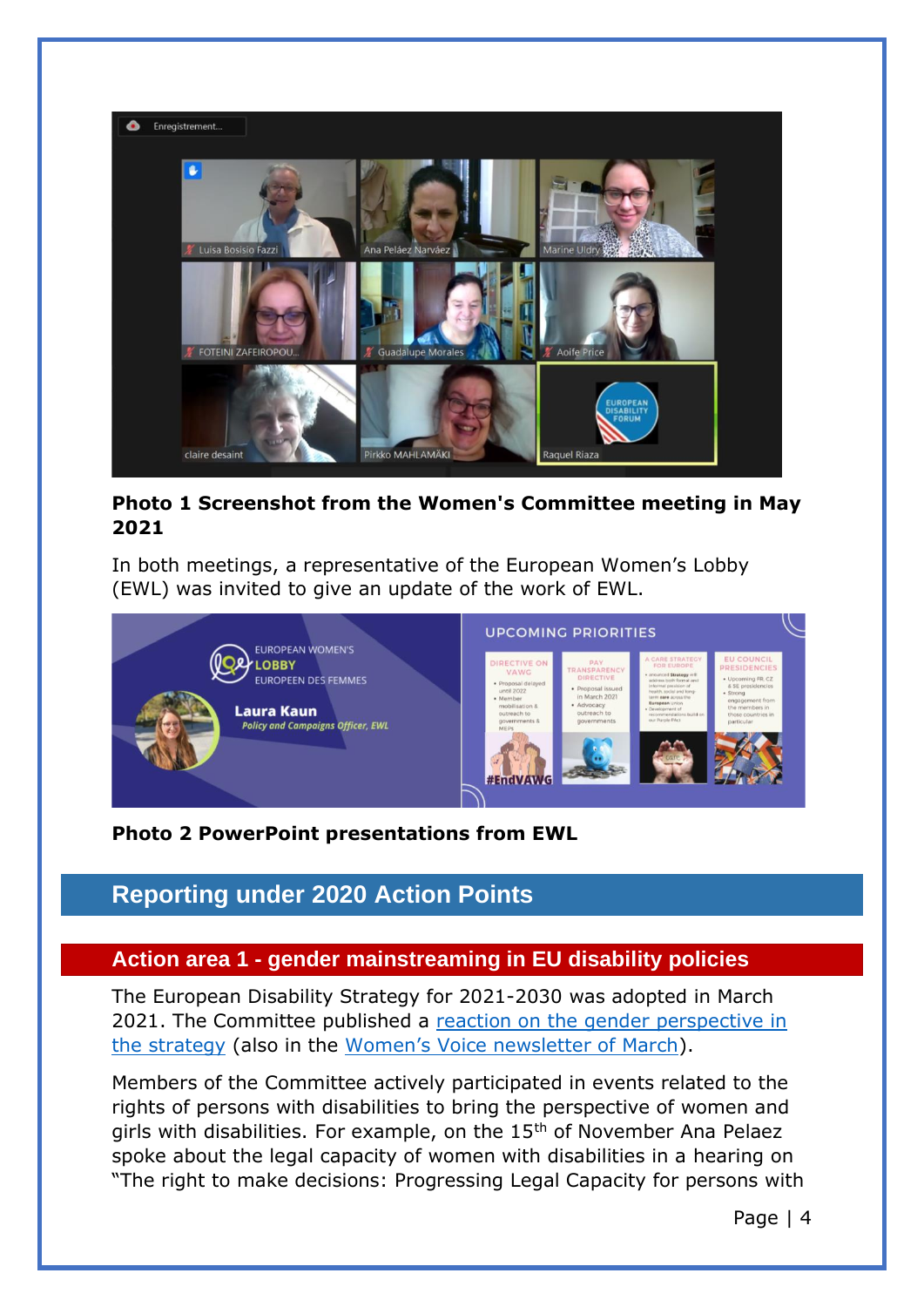Disability" organised by the European Economic and Social Committee. Members of the Committee participated in the European Days of Persons with Disabilities that included several topics and initiatives covered in the Disability Rights Strategy, in relation to health, digitalisation and children with disabilities. They prepared and asked questions related to women and girls with disabilities.

Because of the COVID-19 pandemic, the Committee's postponed the proposal of a hearing on women and girls with disabilities by the Disability Intergroup of the European Parliament.

#### <span id="page-4-0"></span>**Action area 2 - mainstreaming disability in EU gender equality policies**

#### **EC consultations and new legal and policy initiatives**

The Committee provided inputs to EDF's recommendations on various strategies and policy initiatives concerning women's rights, in particular:

- [EDF's Position paper on violence against women and girls with](https://www.edf-feph.org/edf-position-paper-on-violence-against-women-and-girls-with-disabilities/)  [disabilities](https://www.edf-feph.org/edf-position-paper-on-violence-against-women-and-girls-with-disabilities/) (see Action Area 3)
- [EDF's Amendments to the proposed Directi](https://www.edf-feph.org/publications/edf-proposals-for-amendments-to-the-pay-transparency-directive/)ve on Pay Transparency

#### **Advisory committee on equal opportunities for women and men**

EDF sent a new request to receive information on how to join the Advisory committee on equal opportunities for women and men of the European Commission in November 2021. This request was not successful.

#### **UN Women – NEW ACTIVITY**

The Committee gave input to the UN Women Disability Marker Initiative.

#### <span id="page-4-1"></span>**Action area 3 - combating violence against women and girls with disabilities**

#### **Monitor initiatives to combat violence against women and provide supports to victims**

EDF published a [position paper on violence against women and girls with](https://www.edf-feph.org/edf-position-paper-on-violence-against-women-and-girls-with-disabilities/)  [disabilities in the EU.](https://www.edf-feph.org/edf-position-paper-on-violence-against-women-and-girls-with-disabilities/) This contributed to the consultations of the European Commission on the topic. The Committee provided feedback to all consultations. EDF Secretariat took part in a meeting organised by the Head of the Gender Equality Unit and the Victims' Rights Coordination on gender-based violence, in the framework of the Victims' Rights Platform.

Members of the Committee actively participated in meetings and events on combating gender-based and domestic violence. On 20<sup>th</sup> of May, Pirkko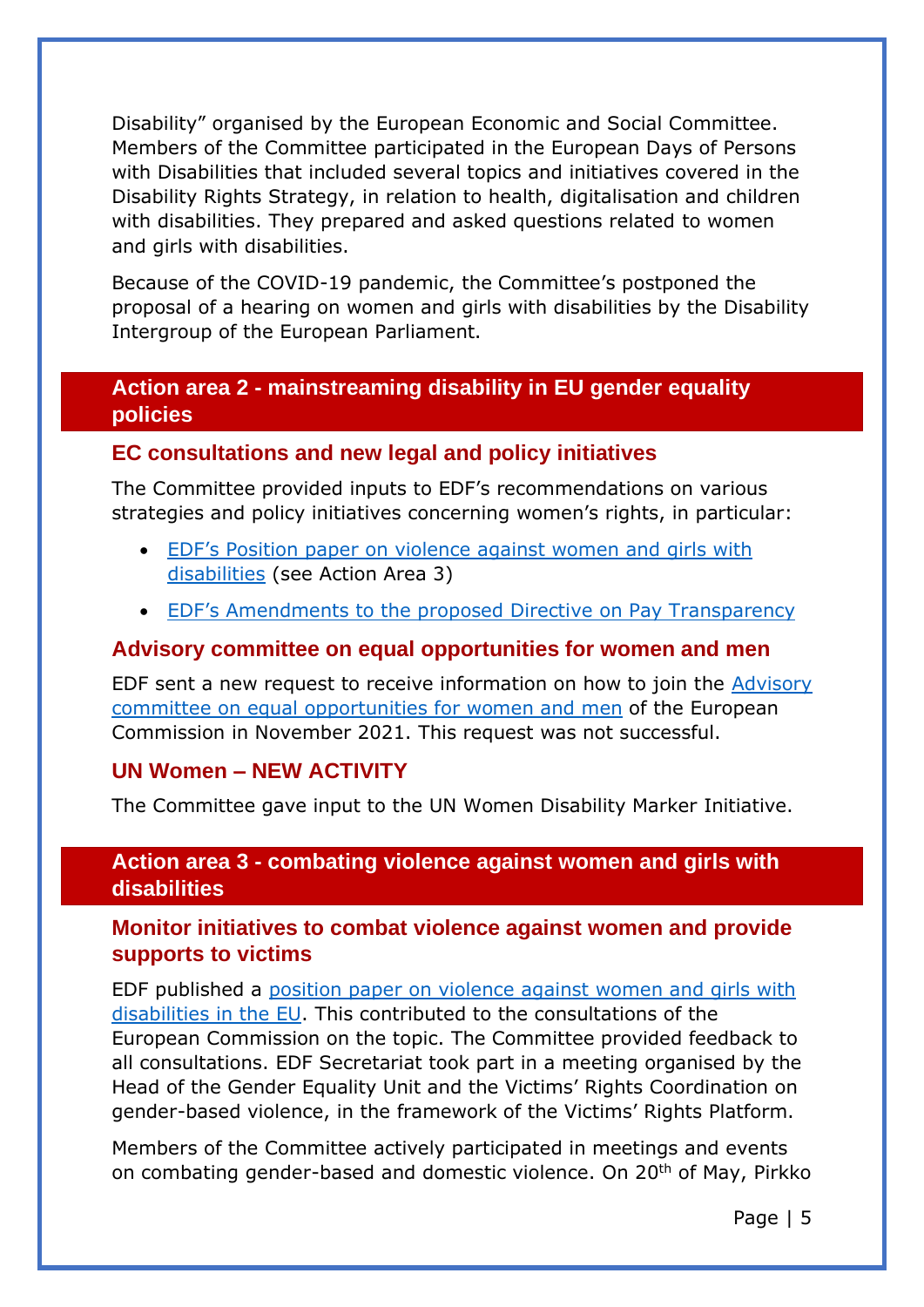Mahlamäki represented EDF in the meeting on violence against women, with a focus on women with disabilities of the Working Party on Fundamental Rights, Citizens Rights and Free Movement of Persons (FREMP) of the Council of the EU. On 30th November, Ana Pelaez Narvaez spoke at an event of the European Parliament's Inter-parliamentary committee (ICM) on "Combatting violence against women and girls with disabilities."

#### **Istanbul Convention**

EDF published the agenda of the countries reviewed by GREVIO and informed members about the review process for 2021 and 2022.

To give more visibility on the Istanbul Convention, EDF published a [web](https://www.edf-feph.org/10th-anniversary-of-the-istanbul-convention/)  article on the  $10<sup>th</sup>$  [anniversary of the Convention](https://www.edf-feph.org/10th-anniversary-of-the-istanbul-convention/) on the  $6<sup>th</sup>$  of April.

The Committee provided input to the consultation for the first General Recommendation on the topic of digital component of violence against women. The [General Recommendation](https://www.coe.int/en/web/istanbul-convention/-/grevio-publishes-its-general-recommendation-no-1) includes 8 mentions to disability and 7 to accessibility.

#### **Webinar on trafficking and sexual exploitation**



#### **Photo 3 Banner of the event on trafficking and sexual exploitation**

On 1st December, EDF and CERMI Women's Foundation organised a [webinar on women and girls with disabilities in the face of trafficking and](https://www.edf-feph.org/events-slug/cermi-womens-foundation-european-disability-forum-webinar-on-women-and-girls-with-disabilities-in-the-face-of-trafficking-and-sexual-exploitation/)  [sexual exploitation.](https://www.edf-feph.org/events-slug/cermi-womens-foundation-european-disability-forum-webinar-on-women-and-girls-with-disabilities-in-the-face-of-trafficking-and-sexual-exploitation/) The webinar included speakers from EDF, the Special Rapporteur on Trafficking in Person, the Chair of the CEDAW Committee working group on the General Recommendation concerning trafficking in women & girls in the context of global migration, the team leader of the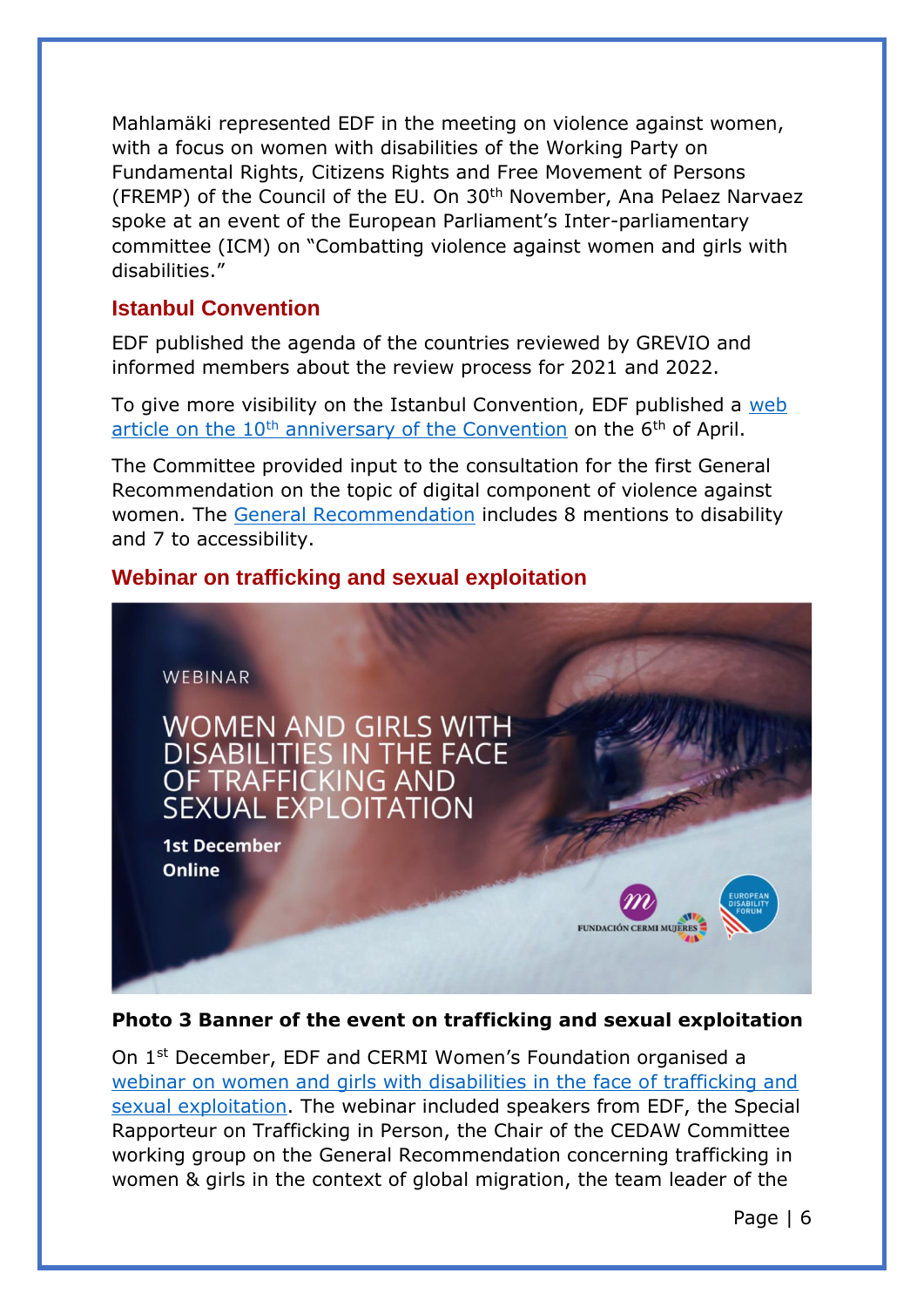office of the EU Anti-Trafficking Coordinator and Spanish experts from CERMI Women's Foundation and the National Police.

#### <span id="page-6-0"></span>**Action area 4 - advancing the human rights of women and girls with disabilities**

#### **Commission on the Status of Women**

EDF and the Committee were involved in the Commission on the Status of Women (CSW), including:

- Input to the CSW Agreed Conclusions and participation of EDF Secretariat in a meeting organised by the EU delegation to the UN on the Conclusions
- IDA-EDF statement on political participation of women and girls with disabilities during the CSW: Video statement [by Ana Pelaez Narvaez](https://www.edf-feph.org/joint-statement-on-political-participation-for-the-commission-on-the-status-of-women/)
- [Web article on how to engage in CSW](https://www.edf-feph.org/commission-on-the-status-of-women-how-to-engage/)
- Women's voice newsletter of March included [information on side](https://us9.campaign-archive.com/?u=865a5bbea1086c57a41cc876d&id=bf540335fa)[events including women and girls with disabilities](https://us9.campaign-archive.com/?u=865a5bbea1086c57a41cc876d&id=bf540335fa)
- Members of the Committee participated in 2 side-events (see Annex)

#### **Beijing +25**

EDF organised jointly with IDA and Women Enabled International a shadow event titled "[Feminists with Disabilities take the floor](https://www.edf-feph.org/feminists-with-disabilities-take-the-floor-at-the-generation-equality-forum/)" at the Generation Equality Forum concluding the Beijing+25 process. Unfortunately, most the Forum was not accessible and inclusive to women and girls with disabilities. A joint letter was sent to the Secretariat of the Forum, the French Ambassador and UN Women on the inaccessibility of the Forum. EDF also published a web article about it.

#### **EU CRPD review**

The Committee was consulted on the draft alternative report of EDF for the review of the EU by the CRPD Committee. An overview of the issues faced by women and girls with disabilities in the implementation of the Convention will be published in 2022, as the review of the EU was postponed.

#### **Other activities**

The Committee replied to a [questionnaire](https://www.ohchr.org/EN/Issues/Health/Pages/sexual-reproductive-health-covid.aspx) of the UN Special Rapporteur on health, to feed into her Report on "Sexual and reproductive health rights: challenges and opportunities during COVID-19." The [Report](https://undocs.org/A/76/172) makes 8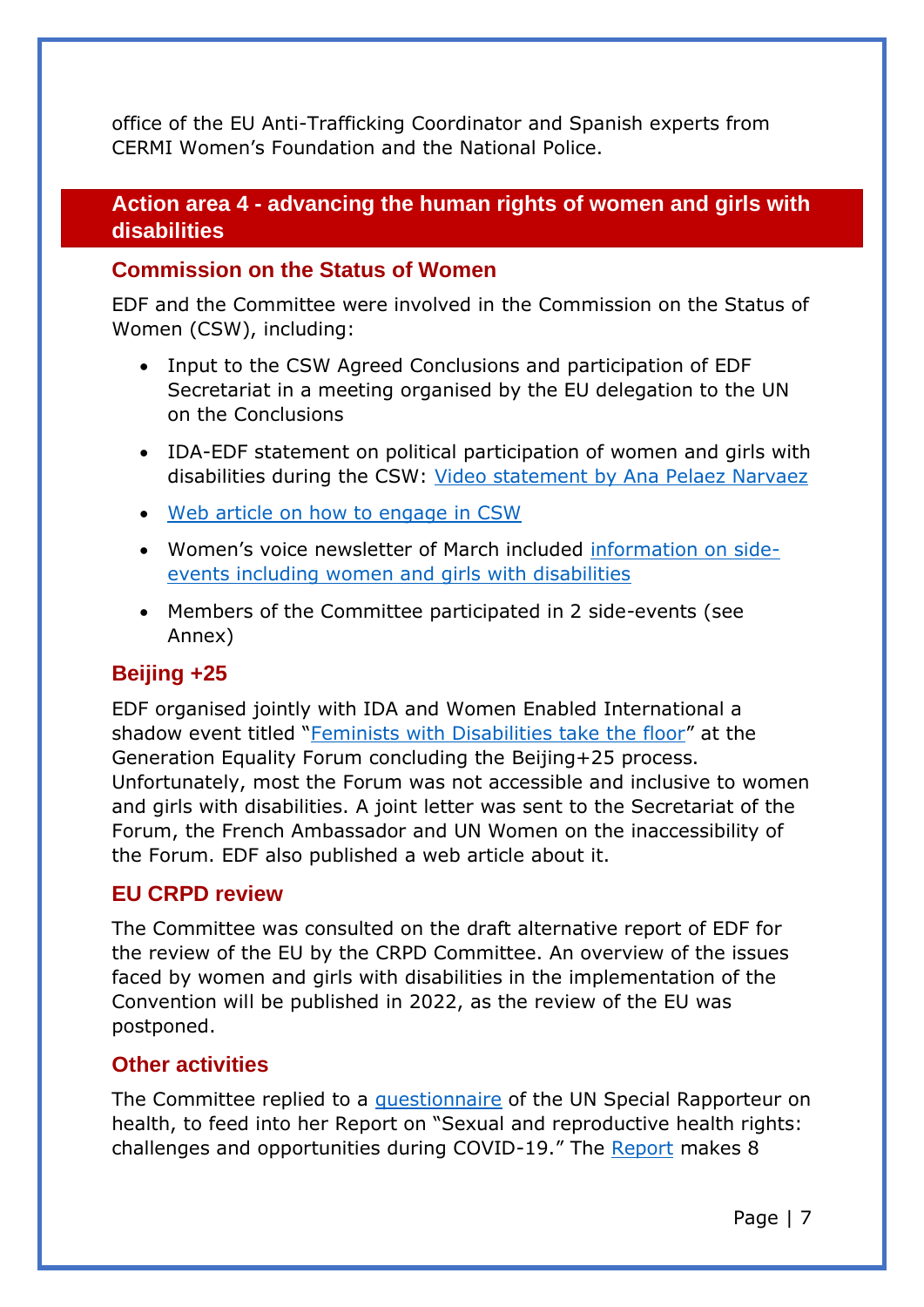mentions to disability and refers to the need of access to education and information in accessible formats for adolescents with disabilities.

#### <span id="page-7-0"></span>**Action area 5 - Women's Committee position papers, statements and other documents**

EDF published an overview of the impact of COVID-19 on women and girls with disabilities in Europe, in light of EDF Human Rights Report on COVID-19, on [EDF's website for international women's day](https://www.edf-feph.org/international-womens-day-2021/) and in [EDF Women's](https://us9.campaign-archive.com/?u=865a5bbea1086c57a41cc876d&id=bf540335fa)  [Voice of March.](https://us9.campaign-archive.com/?u=865a5bbea1086c57a41cc876d&id=bf540335fa)

The Committee published a [Position Paper](https://www.edf-feph.org/edf-position-paper-on-violence-against-women-and-girls-with-disabilities/) on violence against women and girls with disabilities in the EU. It was used to contribution to the EC consultations and to raise more visibility about violence against women and girls with disabilities. In addition, the Committee published a [statement on the occasion of the International Day for the Elimination of](https://www.edf-feph.org/no-more-violence-against-women-with-disabilities/)  [Violence against Women](https://www.edf-feph.org/no-more-violence-against-women-with-disabilities/) on 25th of November (**NEW ACTIVITY**).

The publication of an overview of the implementation of the rights of women and girls with disabilities by in the EU, in light of EDF alternative report to the CRPD Committee, was postponed to 2022. This is because the review of the EU was postponed and EDF will finalise and submit its report in February 2022.

#### <span id="page-7-1"></span>**Action area 6 - monitoring international human rights treaties relevant to women and girls with disabilities**

EDF supported DPOs from Denmark, Italy, Hungary and Sweden in submitting alternative reports to the CEDAW Committee. Representatives from Denmark, Italy and Sweden participated in the private meeting with the Committee.

Alternative reports:

- Denmark: [Disabled People's Organisations Denmark \(DPOD\)](https://tbinternet.ohchr.org/_layouts/15/treatybodyexternal/Download.aspx?symbolno=INT%2fCEDAW%2fCSS%2fDNK%2f44282&Lang=en)
- Hungary: [Federation of Associations of Persons with Physical](https://tbinternet.ohchr.org/_layouts/15/treatybodyexternal/Download.aspx?symbolno=INT%2fCEDAW%2fICO%2fHUN%2f44316&Lang=en)  [Disabilities \(MEOSZ\)](https://tbinternet.ohchr.org/_layouts/15/treatybodyexternal/Download.aspx?symbolno=INT%2fCEDAW%2fICO%2fHUN%2f44316&Lang=en)
- Italy: [The Italian Disability Forum \(FID\) / Forum Italiano sulla](https://tbinternet.ohchr.org/_layouts/15/treatybodyexternal/Download.aspx?symbolno=INT%2fCEDAW%2fICS%2fITA%2f44207&Lang=en)  [Disabilità](https://tbinternet.ohchr.org/_layouts/15/treatybodyexternal/Download.aspx?symbolno=INT%2fCEDAW%2fICS%2fITA%2f44207&Lang=en)
- Sweden: [Swedish disability movement](https://tbinternet.ohchr.org/_layouts/15/treatybodyexternal/Download.aspx?symbolno=INT%2fCEDAW%2fNGO%2fSWE%2f46780&Lang=en)

On 10th of May, EDF co-organised by IDA an [online workshop on the use](https://www.edf-feph.org/events-slug/edf-ida-workshop-on-using-the-un-optional-protocols-to-defend-the-rights-of-women-and-girls-with-disabilities/)  [of the CEDAW and CRPD Optional Protocols to protect the rights of women](https://www.edf-feph.org/events-slug/edf-ida-workshop-on-using-the-un-optional-protocols-to-defend-the-rights-of-women-and-girls-with-disabilities/)  [and girls with disabilities.](https://www.edf-feph.org/events-slug/edf-ida-workshop-on-using-the-un-optional-protocols-to-defend-the-rights-of-women-and-girls-with-disabilities/)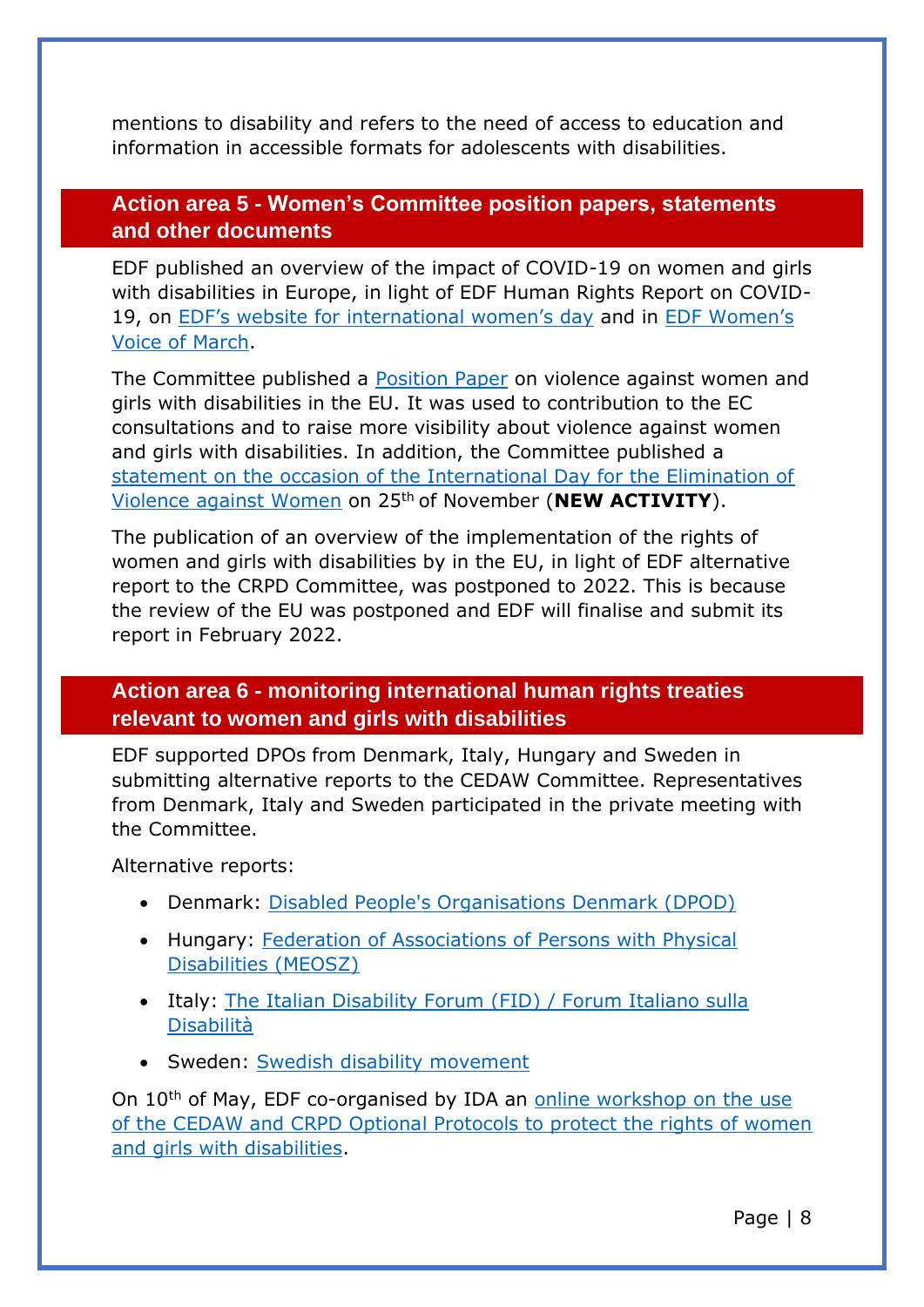#### <span id="page-8-0"></span>**Action area 7 – networking**

EDF was informed about an organisation of women with disabilities from the Netherlands (Feminists Against Ableism), and several French organisations of women with disabilities, including women with Autism [\(AFFA Association Francophone de femmes autistes\)](https://femmesautistesfrancophones.com/).

EDF hired a Grant and Fundraising Officer. This will allow EDF to apply for more projects related to women and girls with disabilities, and foster networking between organisations.

#### <span id="page-8-1"></span>**Action area 8 - external representation**

#### **European Women's Lobby**

EDF and the Committee supported the [nomination for re-election of Pirkko](https://www.edf-feph.org/edfs-womens-committee-representatives-run-in-the-european-womens-lobby-elections/)  [Mahlamäki and Luisa Bosisio.](https://www.edf-feph.org/edfs-womens-committee-representatives-run-in-the-european-womens-lobby-elections/)

Pirkko Mahlamäki continued to represent EDF in the European Women's Lobby Executive Committee until June 2021. Pirkko is still active in the Observatory on violence against women, the Women in Politics Working Group and the Taskforce on SRHR and sexual exploitation. Luisa Bosisio continues to represent EDF in EWL's Feminist Economics Working Group. For example, thanks to the work of Luisa, all recommendations from EDF have been include in the position of EWL on the Pay Transparency Directive.

#### **External events and meetings**

Members of the Committee's participate in 6 external events on disability, gender and other relevant issues to include the perspective of women and girls with disabilities at European and international levels. The full list of events is available in annex.

#### <span id="page-8-2"></span>**Action area 9 – communication**

#### **Newsletters**

The Committee contributed to the newsletter EDF Women's Voice and EDF Disability Voice annual issue on gender and ensured a gender dimension to all our newsletter.

Women's rights issues were included in the Disability Voice and EDF Board mailing.

EDF sent [10 EDF Women's Voice newsletters](https://us9.campaign-archive.com/home/?u=865a5bbea1086c57a41cc876d&id=17f1b177f5) in 2021.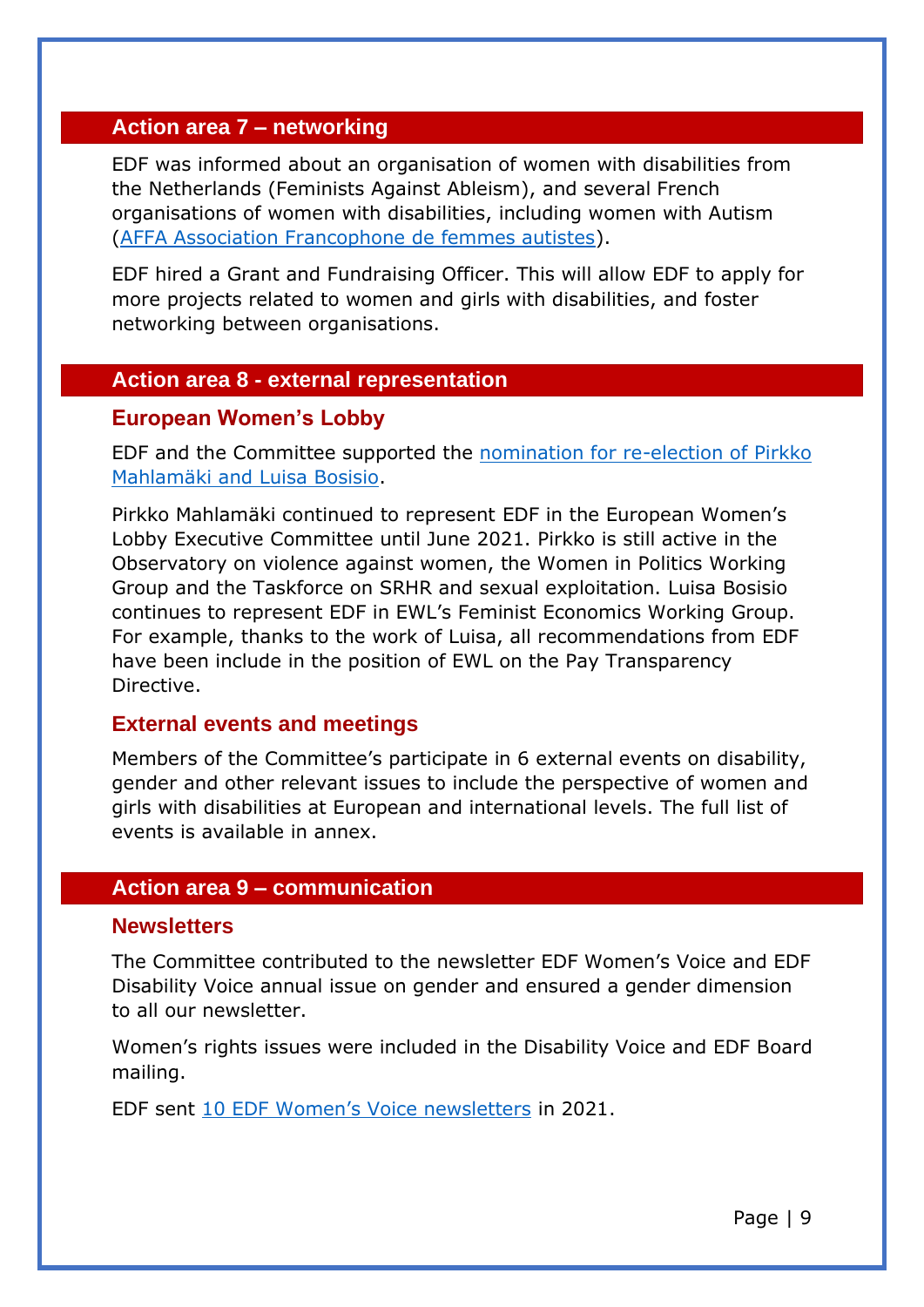#### **International Days**

• International Women's Day included a wide communication on EDF's website and twitter, with a web article, a feminist statement "[We](https://www.edf-feph.org/women-with-disabilities-a-feminist-statement-we-are-women-too/)  [are women too!](https://www.edf-feph.org/women-with-disabilities-a-feminist-statement-we-are-women-too/)" and testimonies from members of the Committee "[Women leadership in the disability movement](https://www.edf-feph.org/women-leadership-in-the-disability-movement/)"

International Day of Sport, with a focus on women: **blog testimony** [on being a black woman with disabilities in para-swimming;](https://www.edf-feph.org/blog/the-black-siren-experience-of-a-young-para-swimmer/) article in Women's Voice on [women with disabilities in sport](https://us9.campaign-archive.com/?u=865a5bbea1086c57a41cc876d&id=1d275452ce)

International Day for the Elimination of Violence Against women: [article on EDF's website](https://www.edf-feph.org/edf-joins-world-day-for-the-elimination-of-violence-against-women-orange-the-world-fund-respond-prevent-collect/) and posts on social media related to disability specific violence faced by women and girls with disabilities and the Istanbul Convention; [EDF statement on EDF's website](https://www.edf-feph.org/no-more-violence-against-women-with-disabilities/)

#### **Website**

EDF created a [webpage on CEDAW, with countries up for review and](https://www.edf-feph.org/cedaw/)  [resources to contribute](https://www.edf-feph.org/cedaw/) and updated the [guide for DPOs on engaging with](https://www.edf-feph.org/content/uploads/2021/02/The-United-Nations-CEDAW-Committee-guide-for-DPO-for-upload.pdf)  [the CEDAW Committee.](https://www.edf-feph.org/content/uploads/2021/02/The-United-Nations-CEDAW-Committee-guide-for-DPO-for-upload.pdf)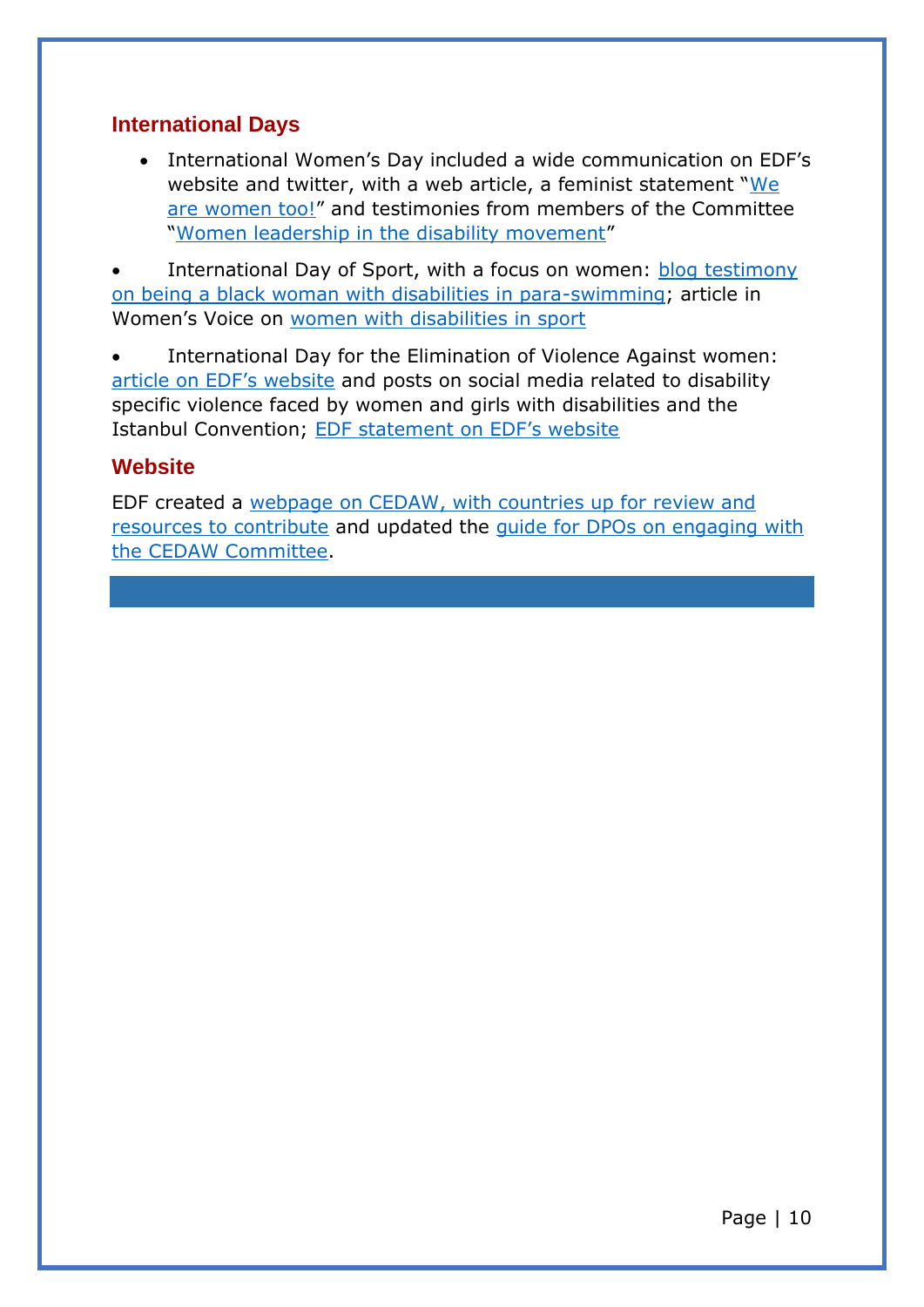# <span id="page-10-0"></span>**Annex 1: participation in external events and meetings**

| <b>EVENT</b>                                                                                                                                                                             | <b>PLACE</b> | <b>DATE</b> | <b>WHO IS</b><br><b>INVOLVED</b>              |
|------------------------------------------------------------------------------------------------------------------------------------------------------------------------------------------|--------------|-------------|-----------------------------------------------|
| CSW side event of<br>Poland on political<br>participation of<br>women with<br>disabilities                                                                                               | Online       | 18 March    | Ana Pelaez<br>Narvaez,<br>Pirkko<br>Mahlamäki |
| CSW side event on<br><b>Feminist Alliances for</b><br>a new civil society                                                                                                                | Online       | 23 March    | Luisa Bosisio                                 |
| Working Party on<br>Fundamental Rights,<br>Citizens Rights and<br>Free Movement of<br>Persons (FREMP)                                                                                    | Online       | 20 May      | Pirkko<br>Mahlamäki                           |
| Meeting on violence<br>against women, with<br>focus on women with<br>disabilities                                                                                                        |              |             |                                               |
| Shadow event Paris<br><b>Generation Equality</b><br>Forum - with IDA and<br><b>WEI</b>                                                                                                   | Online       | 30 June     | Ana Pelaez<br>Narvaez                         |
| EESC hearing on "The<br>right to make<br>decisions:<br>Progressing Legal<br>Capacity for persons<br>with Disability" -<br>presentation on<br>Women and girls With<br><b>Disabilities</b> | Online       | 15 November | Ana Pelaez<br><b>Narvaez</b>                  |
| Inter-parliamentary<br>committee meeting<br>(ICM). Committee on                                                                                                                          | Online       | 30 November | Ana Pelaez<br>Narvaez                         |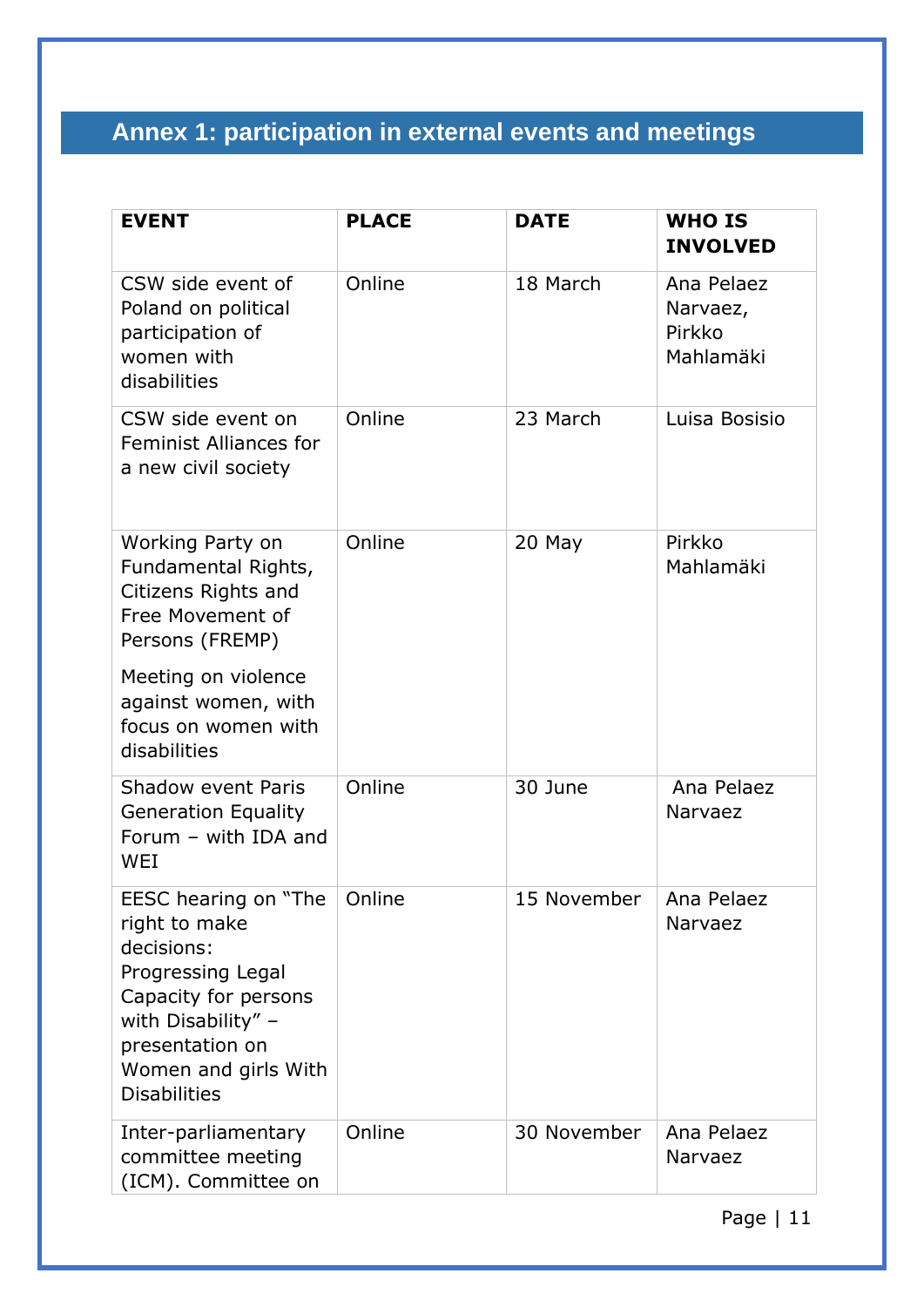| Women's Rights and       |  |  |
|--------------------------|--|--|
| <b>Gender Equality</b>   |  |  |
| (FEMM). Session          |  |  |
| "Combatting violence     |  |  |
| against women and        |  |  |
| girls with disabilities" |  |  |
|                          |  |  |

### <span id="page-11-0"></span>**Annex 2: main challenges and success reported by Committee's members**

Members of the Women's Committee reported on the main challenges and success in their country and work for 2021.

#### <span id="page-11-1"></span>**France**

#### **Violence against women**

The Working Group on women with disabilities worked on the implementation of the 3 measures selected by the "Grenelle" to combat domestic violence:

- 1. The drafting of the specifications for the creation in each French region of a **regional resource centre for the emotional, intimate and sexual life and support for parenthood of people with disabilities** was completed at the end of January and entrusted to the ARS (regional health agencies). 10 centres are currently open.
- 2. A **circular** on the respect of intimacy, sexual and reproductive rights of people supported in medico-social establishments and services in the field of disability and the fight against violence was sent on 6 July 2021 to all the managers of establishments receiving people with disabilities. A follow-up questionnaire is currently being drawn up.
- 3. The specifications for an **online training course** leading to certification, which will enable the various professionals working in medico-social establishments and services to improve their skills on a massive scale, have been drawn up and the creation of this etraining course has been entrusted to the association Mémoire traumatique et victimologie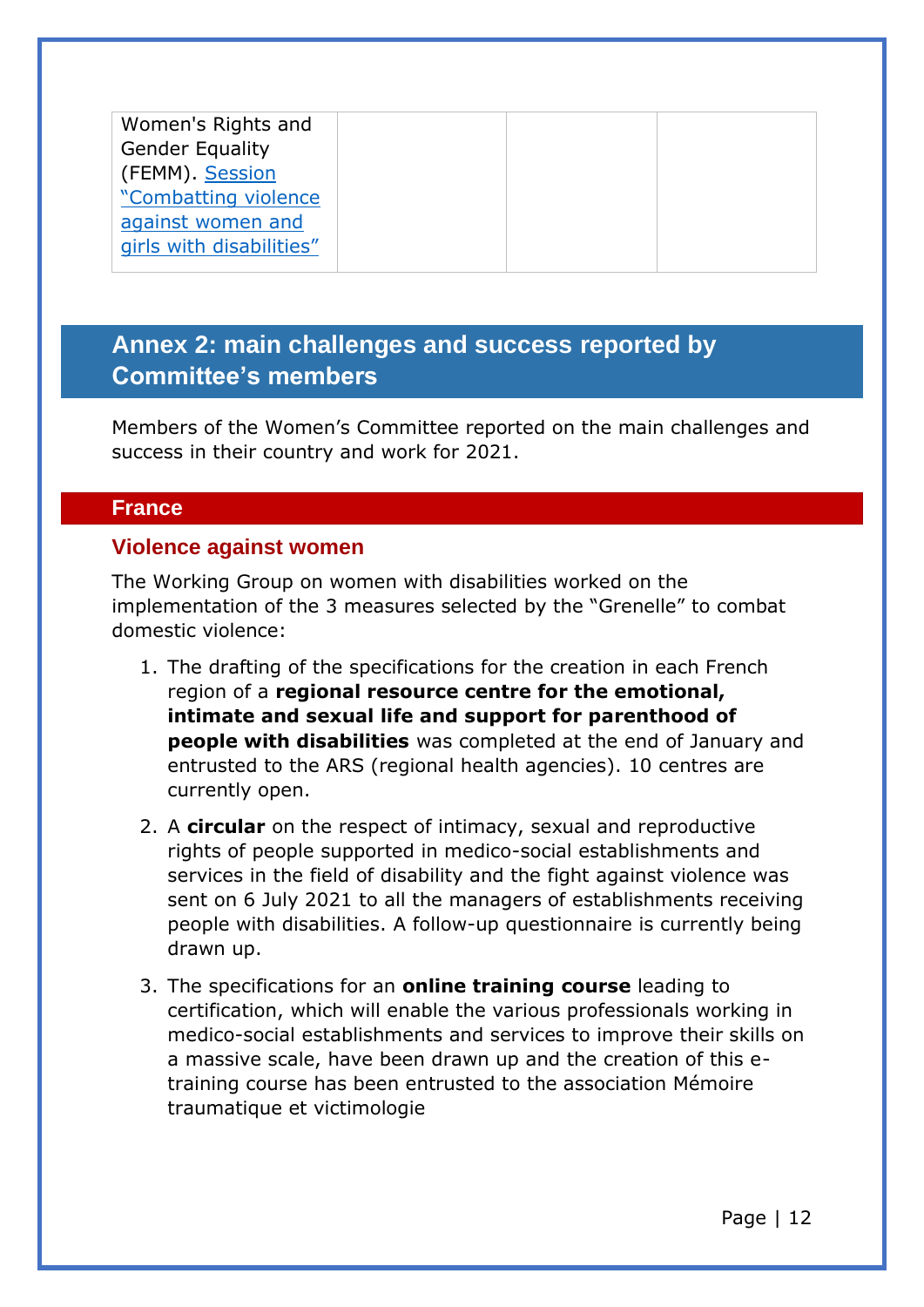Since the end of August, the national telephone number for reporting violence, 3919, has been accessible to deaf and hard-of-hearing people 24 hours a day, 7 days a week.

**The delegation for women's rights at the National Assembly**, on the occasion of the 25 November day of the fight against violence against women, organised a symposium on the theme of the fight against violence against women with disabilities. FDFA spoke about its actions.

Judicial impunity: in several trials involving violence against young girls or women with disabilities, the perpetrators continue to enjoy impunity, either because of the so-called consent of the victim, or because the aggressor said he did not realise that she was a woman with a disability. The associations are therefore calling for training for judicial personnel on this subject.

#### **Access to health**

An action programme called Handigynéco: access to gynaecological care for women with disabilities - has been deployed by the ARS (regional health agency) in Ile-de-France. It consists of the intervention of midwives in medico-social establishments in Ile-de-France for gynaecological and oral care and monitoring. The presence of midwives in the living environment has made it possible to make up for the lack of gynaecological follow-up for a quarter of the women seen in consultation, and to detect gynaecological pathologies and violence against women that were previously unknown.

Given the success of these actions, they will be extended throughout France.

#### **Financial autonomy**

A major demand was made by disabled people's associations for the deconjugalisation of the disabled adult allowance (AAH), the amount of which depends on household income, and therefore on the spouse's income. This makes it more difficult to escape from situations of abuse and family violence and keeps people dependent. This is why the Senate voted for this deconjugalisation, but the government opposed it, arguing that family and social solidarity are the basis of our solidarity system. It just increased the flat-rate deduction for the spouse's income. The associations protested widely. Two departmental experiments are being carried out so that disabled women who are victims of domestic violence can quickly benefit from an individual AAH. But the AAH still remains below the poverty line at 903 euros per month.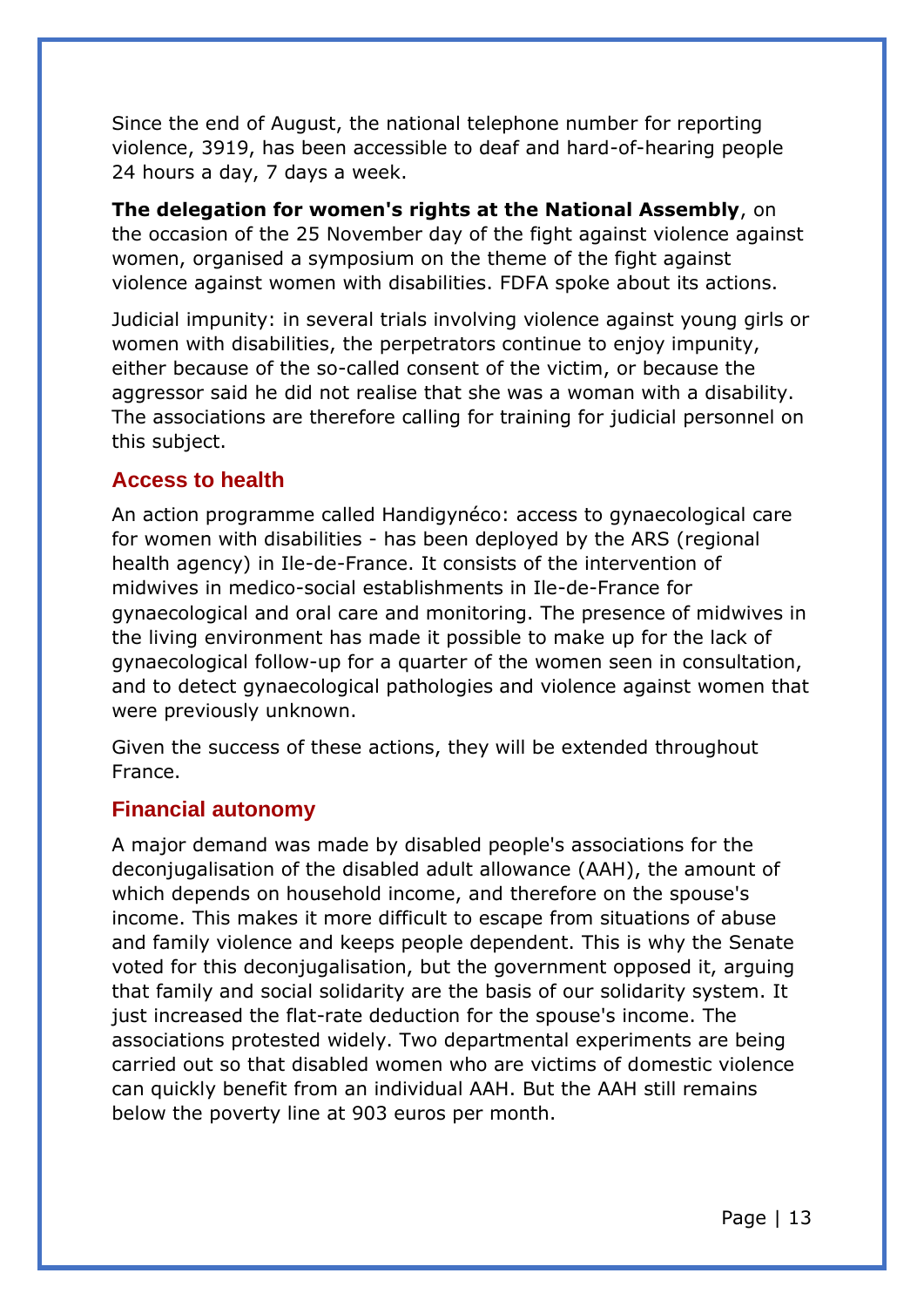#### <span id="page-13-0"></span>**Greece**

In September 2021, the National Confederation of Disabled People (NCDP) signed a protocol of cooperation with the General Secretariat for Demographic and Family Policy and Gender Equality (GGDOPIF) of the Ministry of Labor and Social Affairs. Considering the multiple barriers and the multiple and/or intersectional discriminations that girls and women with disabilities face as well as women as partners, sisters, and mothers of persons with disabilities experiences in their daily lives, this cooperation aims to promote their equal and non-discriminatory participation in society.

The protocol contains several actions that seek to promote and protect the rights of girls and women with disabilities and to improve the daily life of girls and women with disabilities and women as partners, sisters, and mothers of persons with disabilities. The actions can be classified into three categories: i) the development of policies for protecting and promoting the rights of girls and women with disabilities, ii) data collection, both quantitative and qualitative, and iii) raise awareness on the rights of girls and women with disabilities.

More specifically, among the actions that this cooperation seeks to implement are:

- the disability mainstreaming into gender policies and actions as well as the gender mainstreaming into disability policies and actions,
- the collection of qualitative and quantitative data regarding the situation of girls and women with disabilities and women as partners, sisters, and mothers of persons with disabilities through the designing specific research studies that live in Greece,
- the designing and implementation of interventions for Roma girls and women with disabilities, for immigrant, refugee, and asylum seekers girls and women with disabilities, for women and girls with disabilities living in institutions, for the older women with disabilities, etc.
- the design and implementation of actions to prevent and combat gender-based violence against women with disabilities as well as multiple and intersectional discrimination they
- the collection of statistics regarding girls and women with disabilities as well as the development of indicators concerning girls and women with disabilities/chronic diseases, mothers of persons with disabilities/chronic diseases, and carers of persons with disabilities/chronic diseases.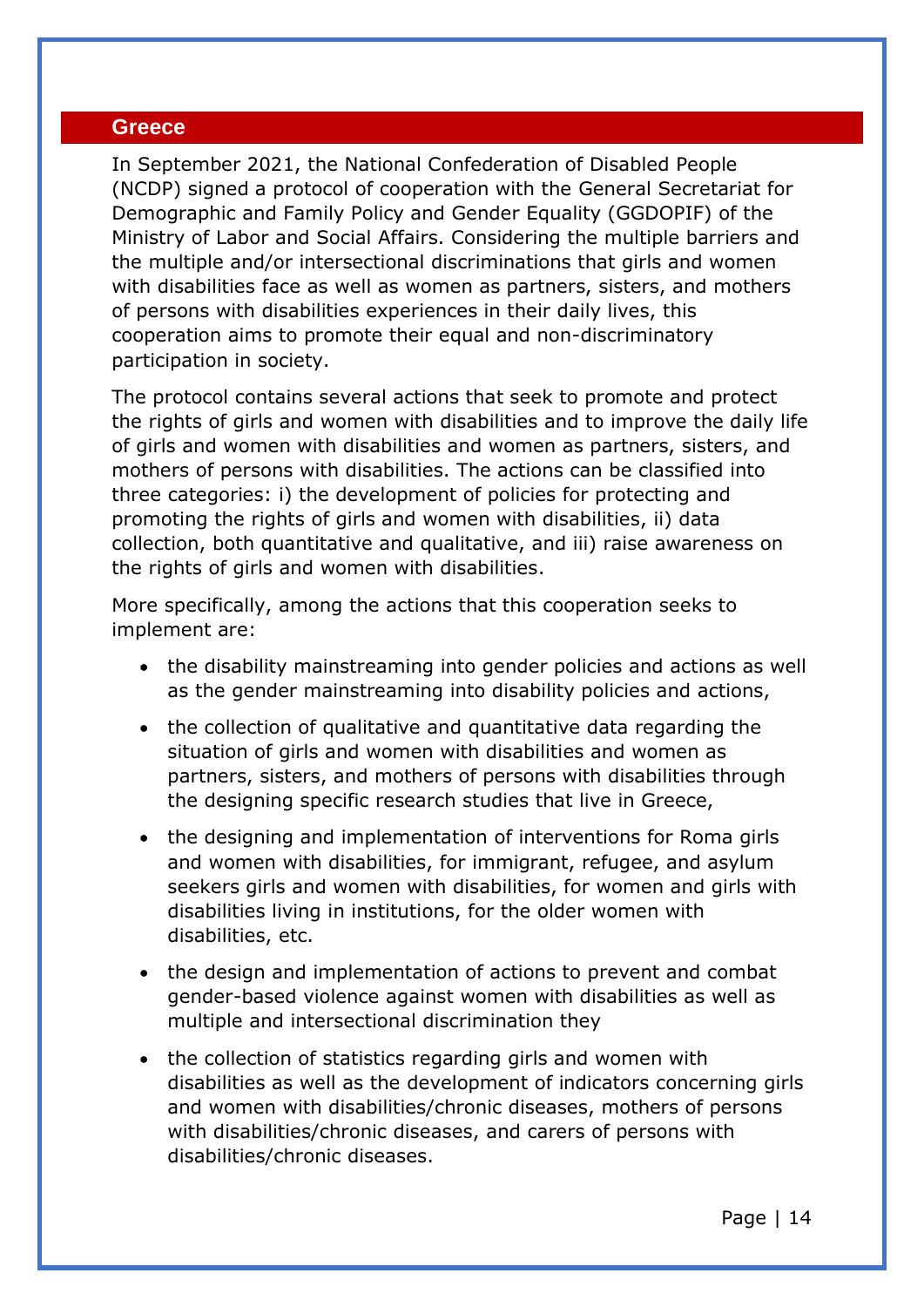- the organization of conferences, seminars, and workshops on issues related to disability and gender,
- the training of medical staff, social workers, psychologists, police officers, and the staff of the General Secretariat on methods combating violence against girls and women with disabilities.
- the development of public awareness campaigns for the elimination of negative stereotypes and prejudices regarding gender and disability and, the promotion and respect of the rights of persons with disabilities, the prevention, recognition, and report genderbased violence incidents
- the development of public awareness campaigns for women and girls with disabilities regarding their reproductive and sexual rights, the prevention, recognition, and report of gender-based violence incidents and the available support services to them